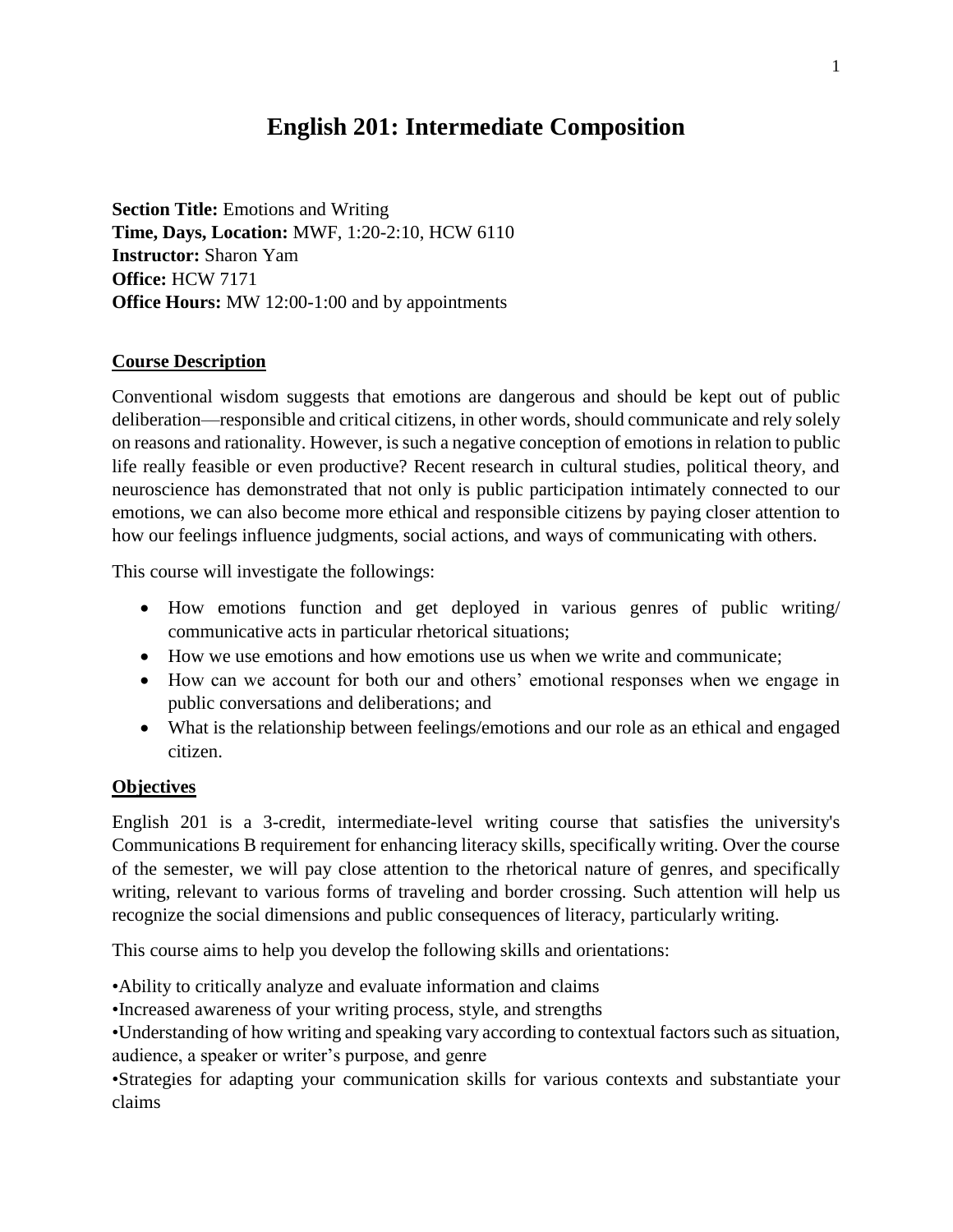•Effective and appropriate use of evidence and research in relation to the emotions of writing •Understanding of how writing and other communicative acts are contingent upon your sociopolitical and cultural positions

•Enhanced ability to engage in constructive and mutually respectful dialogues with people who are from different backgrounds and hold different opinions

### **Readings Materials**

Reading materials will either be posted as PDF documents on the course's Learn@UW site, or be available online.

### **Course Policies**

*Participation & Attendance*. Much of class time is spent discussing course materials and working in groups to share and respond to each others' writing. These activities give you multiple ways to engage with others, formulate and express your ideas, and ultimately help you improve your ability to write, think, and communicate. Hence, your regular attendance and active participation in class is required.

\**In order to contribute constructively to class and group discussions, I expect everyone to have read the assigned reading prior to class and come with questions and responses. Because some of our discussion topics may be considered controversial, there will be disagreements in class. I encourage different opinions, but require that everyone be respectful of others.\**

**You are allowed three absences for whatever reason with no initial penalty.** There are times when nearly everyone must miss class for some reason: illness, deadlines, weather, travel, family issues, etc. This policy allows for such absences without penalty, though you should try not to miss class even once! However, each absence after three will drop your participation grade a full letter. **Missing more than four weeks of class for whatever reason will result in a failing grade for the course.** Missing a scheduled conference with me or coming to class excessively and frequently late will count as an absence. If your schedule may pose attendance problems, I recommend adding another section of English 201 or a different Com-B course.

Late Work. Assignments submitted late will be dropped a full letter grade for each day late. Assignments that are two days late will not be accepted. In-class assignments and activities missed because of absences cannot be made up.

### *Plagiarism and Academic Honesty*

All of us at UW-Madison, students and instructors alike, have a responsibility to pursue our work honestly, acknowledging the sources and people who make it possible. Failures of academic integrity can lead to disciplinary action. The UW Administrative Code defines plagiarism, one common kind of academic misconduct, as "seek[ing] to claim credit for the work or efforts of another without authorization or citation; [or] us[ing] unauthorized materials or fabricated data in any academic exercise." See http://students.wisc.edu/saja/misconduct/UWS14.html.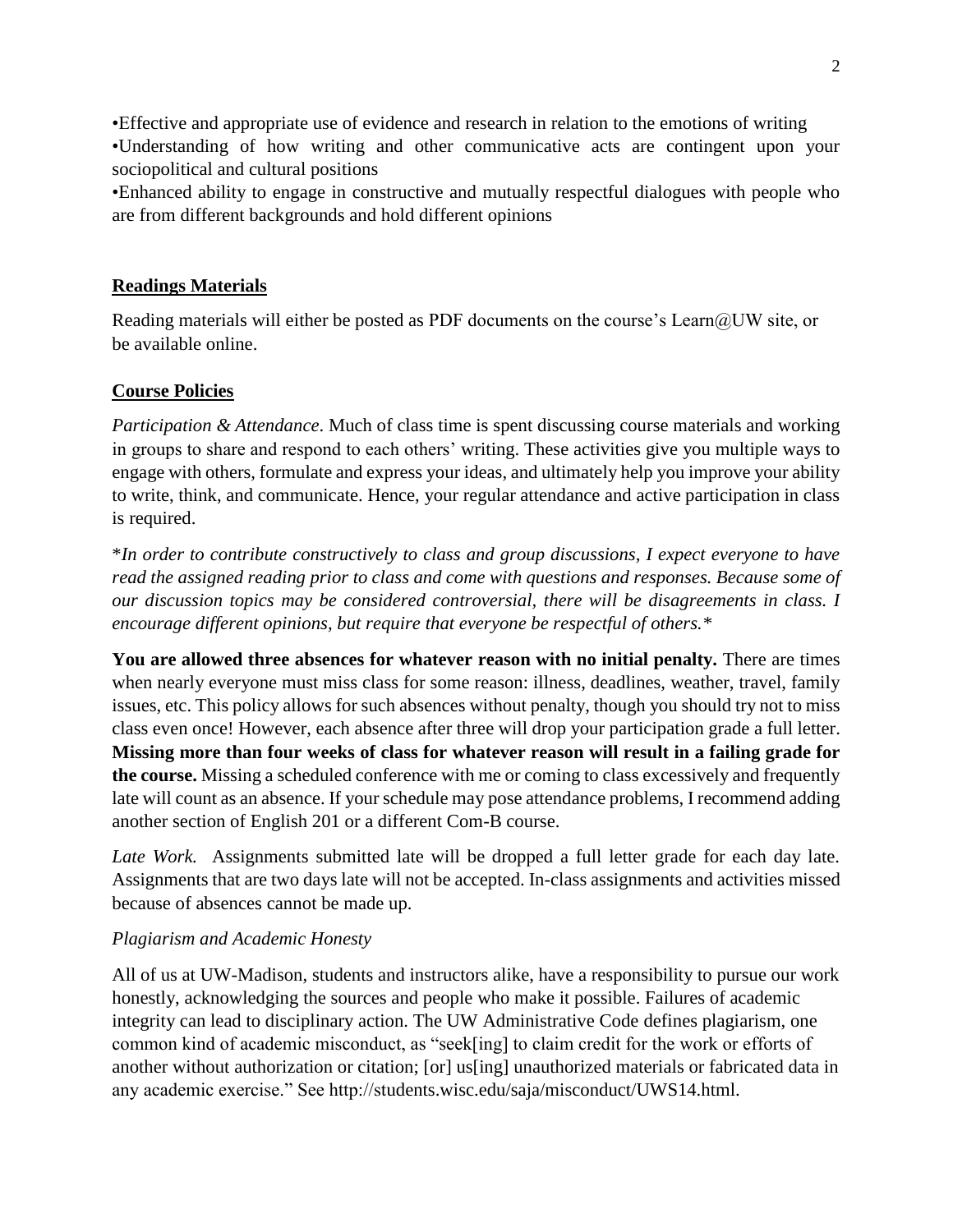Unfortunately, despite the general abhorrence of plagiarism, the rules for source use are far from universal. It should go without saying that submitting an assignment you found online, 'borrowed' from a friend, or paid someone else to complete is a gross violation of academic integrity. If I have reason to suspect your assignment is so far out of line, I will follow University policy as outlined in the link above and alert the English 201 Program Director.

On more complicated questions, however, you might find yourself truly confused. Must you cite our class when you adapt material covered in a discussion? How different does language need to be to count as paraphrase? When does a piece of information become common knowledge? (after all, we don't cite Lavoisier when we say that fire needs oxygen to burn). In what genres is it okay to appropriate material, and how much?

Overall, the conventions for academic source use rest on two pillars: the idea that others should be able to trace what you've done (think of one scientist trying to replicate a previous scientist's experiment) and the idea that people should get credit for their ideas. If your work adheres to those two goals, you should be fine. If you are in doubt, over-acknowledgement is the safest approach. When you draw from a source (be it your mother, Wikipedia, or a book), include a reference to it. You can also check out the Writing Center's guide to source use [\(http://writing.wisc.edu/Handbook/QuotingSources.html\)](http://writing.wisc.edu/Handbook/QuotingSources.html), raise the question during class, or stop by my office hours.

### **Units and Graded Assignments**

Our exploration of emotions and writing over the course of the semester will proceed in three units. For each, you will produce a portfolio of work consisting of assignments (completed in class or at home) and drafts of papers ranging from preliminary to polished.

### *Unit 1: Emotions in Public Deliberation*

In this unit, we will investigate the role feelings and emotions play in public conversations on current social topics. Particularly, we will look at how emotions such as anxiety, sympathy, and anger influence the way arguments are structured, presented and received in public. Reading and writing assignments will familiarize us with key concepts and questions at stake, as well as the genres in which the issue is represented. The assignments in this unit are as follows:

- 1. Two-to-three page exposition/exploratory essay on a key concept of your choosing;
- 2. Five-page rhetorical analysis and comparisons of primary texts.

# *Unit 2: Personal Emotions in Public Lives*

The second unit extends the inquiry on emotions we have begun in the previous unit: in particular, we will focus on cultivating an awareness of how our own feelings influence the way we make claims, communicate with others, and participate in public conversations. With a focus on research, you will also conduct primary and secondary research, sift through and synthesize data, and practice presenting you're your argument and findings coherently and persuasively. The assignments in this unit are as follows: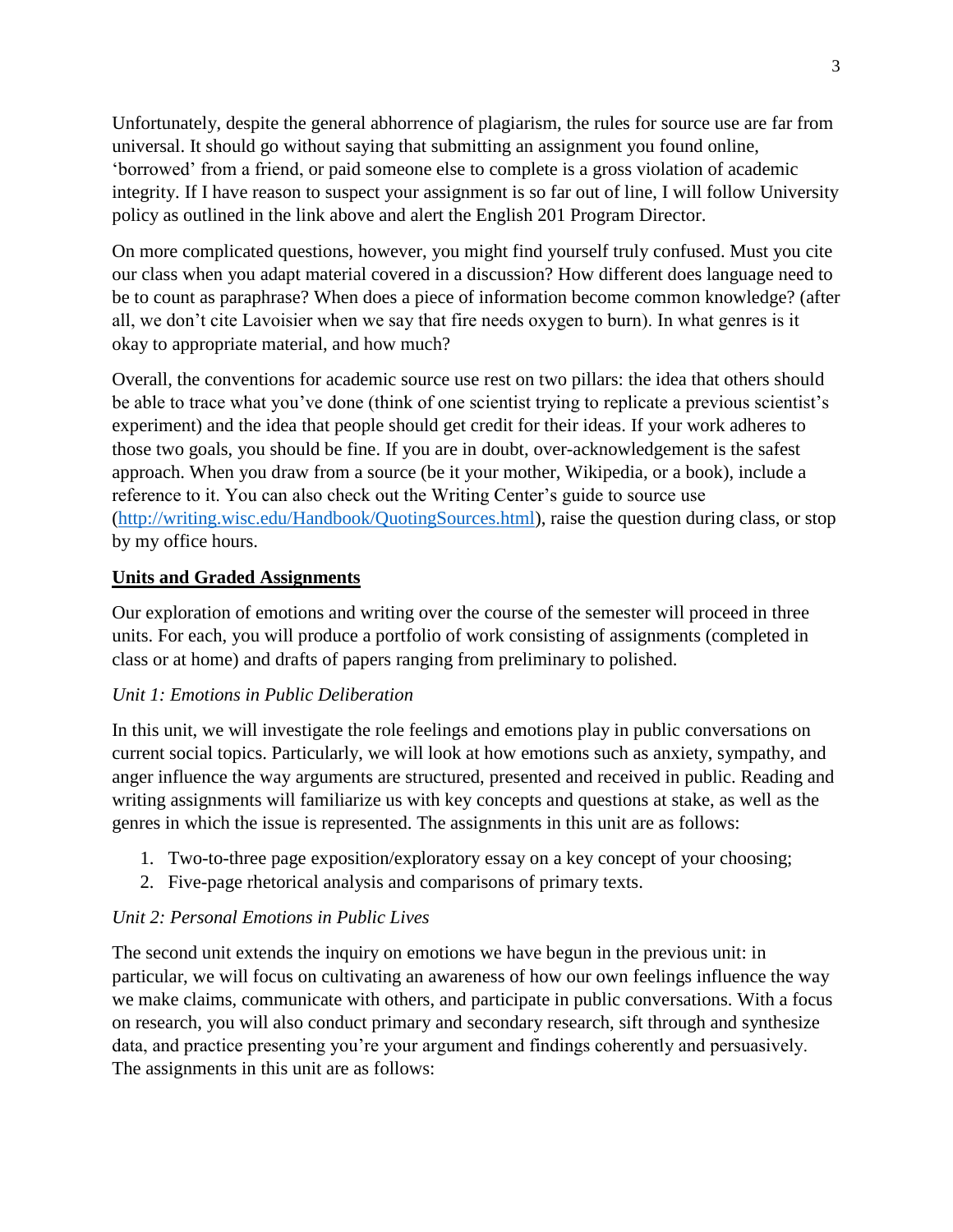- 1. Five-page research-based essay on the discursive landscape of a public conversation of your choosing;
- 2. Five-page personal narrative on your positionality and emotional responses towards a key public issue;
- 3. Two-page letter addressed to your peer on their personal narrative.

### *Unit 3: Bridging the Public-Private Divide*

In the last unit, we investigate what it means to actively participate in public conversations by analyzing and finally producing materials that address a consequential public issue. You will apply the research skills, self-reflexivity, and content knowledge you have gained in the first two units. In this unit, you will remediate your digital ethnography and present it to a new audience.

### **Resources**

*McBurney Center.* Students with disabilities should contact the McBurney Disability Resource Center for assistance:<http://www.mcburney.wisc.edu/information/staff.php> . If you have a disability that affects your performance in this class, please come meet with me as soon as possible so we can make accommodations that will allow you to fulfill course requirements..

*Writing Center.* The Writing Center does not schedule appointments for students with English 201 assignments, but it offers a variety of useful resources, including handouts and writing classes. On occasion, we'll meet in the Writing Center's computer classroom or in adjacent rooms for writing workshops or presentations. For information, visit [http://www.writing.wisc.edu](http://www.writing.wisc.edu/) .

*English 201.* For more information about English 201, visit<http://www.english.wisc.edu/201/> . You may also contact the English 201 program director—Dr. Christa Olson, [christa.olson@wisc.edu—](mailto:christa.olson@wisc.edu)or the assistant program director—Neil Simpkins, [nsimpkins@wisc.edu.](mailto:nsimpkins@wisc.edu)

### **Portfolio Assessment and Grading**

Since this class consists of students from different language experiences, cultural backgrounds, and academic disciplines, it is not fair to grade everyone based on one uniform standard. As such, in this course you will be evaluated not only by the quality of your written products, but also by the time and effort you have put into learning, improving, and taking risks in the course.

When you hand in the first draft of each assignment, I will give you marginal and end comments that suggest how you may revise to strengthen the text. Instead of a letter grade, I will give you an indication as to how much room for revision there is. You are encouraged to revise the assignments however many times you wish and resubmit them up to the end of each sequence.

At the end of each sequence, I will ask you to compile a portfolio which consists of a cover letter, all written assignments, and any free-writes, Google Doc postings (see below) of your choosing. The cover letter should explain to me the kinds of changes and rhetorical decisions you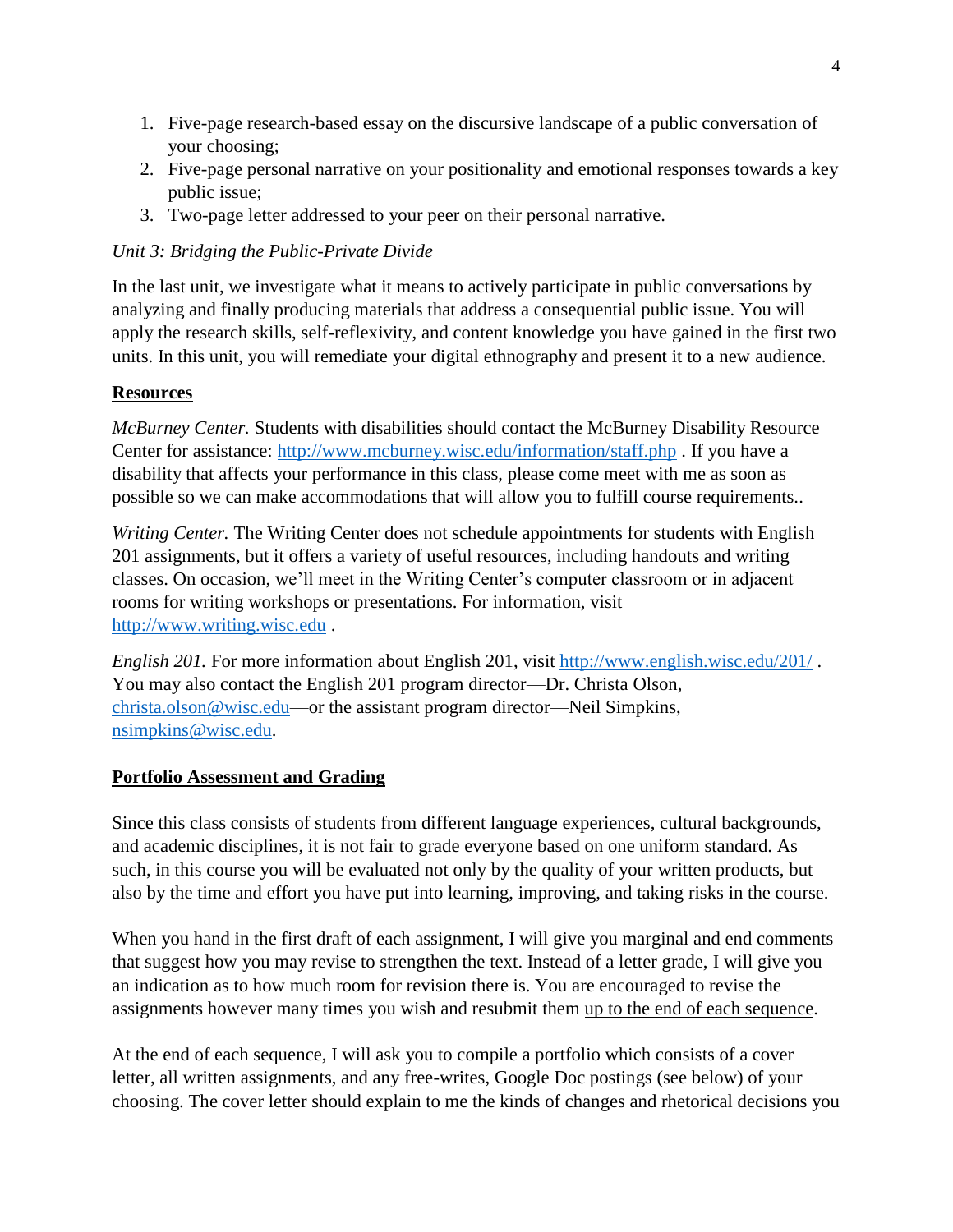have made throughout your writing and revision process; you may also want to explain to me what constructing those pieces and making those revisions mean to you: What's the most challenging and time-consuming? Why? Did you make some of the changes mainly because your peers or I have told you so? How does that feel to you as a writer? The goal of the letter is for me to have a better understanding of the amount of effort and time you have put into the strengthening your writing.

Your portfolio will receive a traditional letter grade. These grades will take into account your development as a writer, the effort you have put in, and your ability to meet course expectations, including the expectation that you will take part in writing workshops, participate consistently in other ways, and complete work on time. Unit portfolios will receive letter grades according to the university's point system as follows:

- $A$  (Excellent)  $-4$
- AB (Intermediate Grade) 3.5
- $B$   $(Good)$   $-3$
- BC (Intermediate Grade) 2.5
- C  $(Fair) 2$
- $D \qquad (Poor) \longrightarrow 1$
- $F$  (Failure) 0

Your final course grade will be determined by the following components:

- ➢ Portfolios
- $\triangleright$  Classroom participation in writing activities and discussions
- ➢ Participation on the Google Doc: whether you thoughtfully reflect on your own reaction and responsibly and respectfully engage with others

### **Class Google Doc**

At the beginning of each week's class, I will provide you with a set of open-ended questions to solicit initial responses from the class regarding the readings and the topic of week. **Before the first class of every week, you are required to post a one-paragraph response on the Google Doc and read what others have written.** 

The purpose of this Google Doc is for us to engage in conversation with one another, and practice being a sensitive, critical, and responsible writer and communicator even outside of the classroom. Given this goal, I do not want this project to be unengaging and one-directional, where you curmudgeonly write a short reflection to appease the sole reader—the instructor, me. Rather, this is a space for us—yes, myself included—to fully and openly take into account each other's' opinions and feelings, and respond ethically and sensitively with maintaining a critical and inquisitive attitude.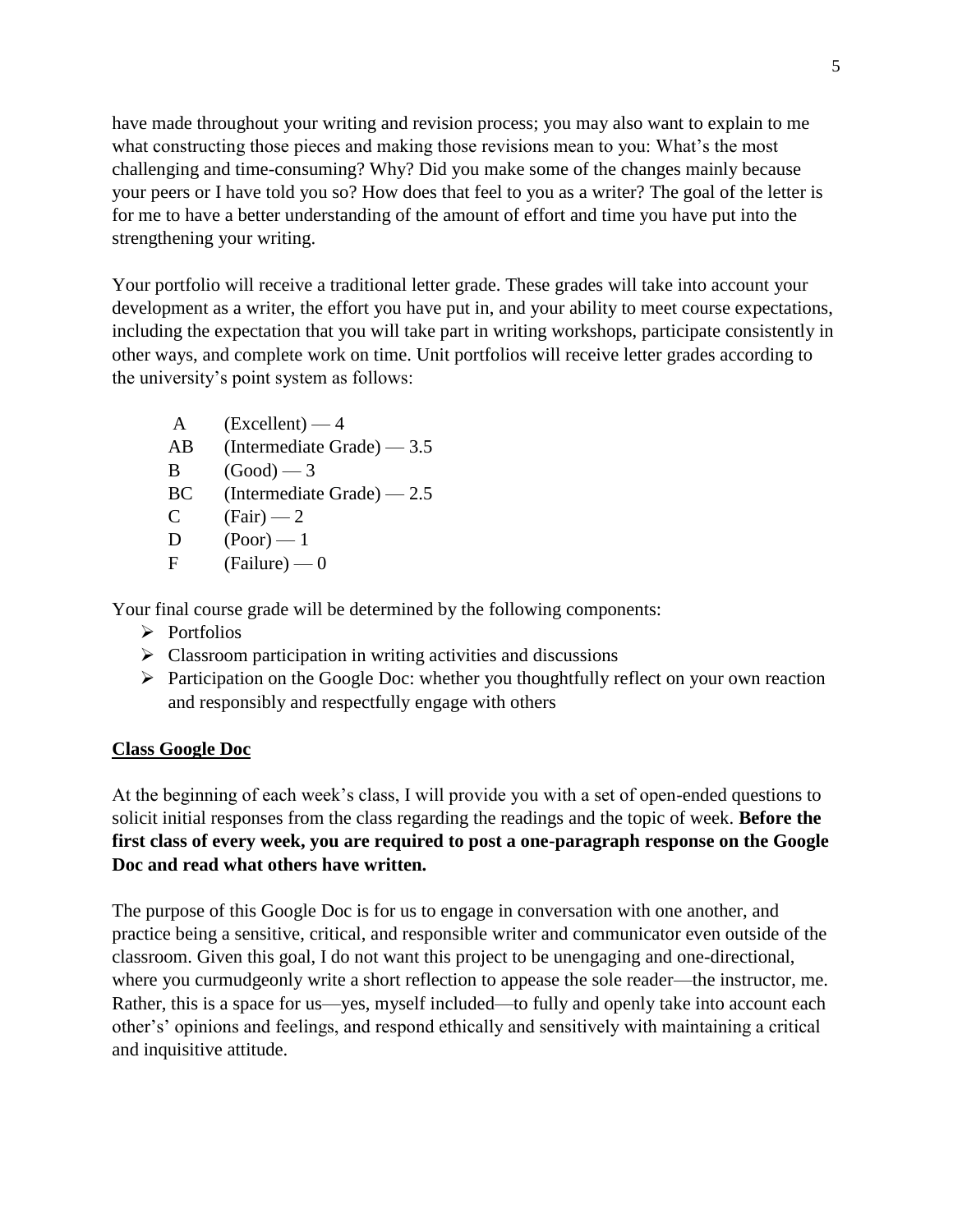**To facilitate the dialogic nature of this project, before the end of the week you will need to**  post at least one marginal comment in response to your peers' responses. Since your **opinions will likely evolve from the beginning to the end of each week, you are highly encouraged to write any additional short responses underneath your original one (make sure you date each of your entries).** 

### **Course Calendar Sequence 1: Emotions in Public Deliberation**

### **Week 1: Introduction**

*Wednesday, 1/20:* Introduction

- *Friday, 1/22:* What do emotions have to do with writing and communication?
	- ❖ Read Marcus's "Introduction"

### **Week 2: Identifying Feelings and Emotions in Public Conversations**

*Monday, 1/25:* The Social Roles of Feelings and Emotions

- ❖ Read Kagan's "The Force of Feelings":<http://bit.ly/1N5uniA>
- ❖ Read Hoffman P. 16-21
- ❖ Preliminary Assignment due
- *Wednesday, 1/27:* How do emotions function in public communication?
	- ❖ Read the 2015 Harper's Index: [http://harpers.org/archive/2015/09/harpers](http://harpers.org/archive/2015/09/harpers-index-375/)[index-375/](http://harpers.org/archive/2015/09/harpers-index-375/)
	- ❖ Listen to "It's a Cry Shaming":<http://bit.ly/1ndKDUF>
- Friday, 1/29: Preparing for Assignment 1 and the Drafting Process
	- ❖ Bring your laptop

### **Week 3: Sympathy and Compassion**

- *Monday, 2/1*: The Persuasive Power of Sympathy
	- ❖ Watch Invisible Children's Kony 2012 campaign video
	- ❖ Read Fisher's "The Soft Bigotry of Kony 2012": http://theatln.tc/1J62lkw

### *Wednesday, 2/3:* The Ethics of Evoking Sympathy and Compassion

- ❖ Find an artifact (e.g. writing, poster, video, image) that you think evokes sympathy in an ethical manner.
- ❖ Assignment 1 due

*Friday, 2/5:* Conducting Rhetorical Analysis

# **Week 4: Anger and Anxiety**

*Monday, 2/8:* Border Anxiety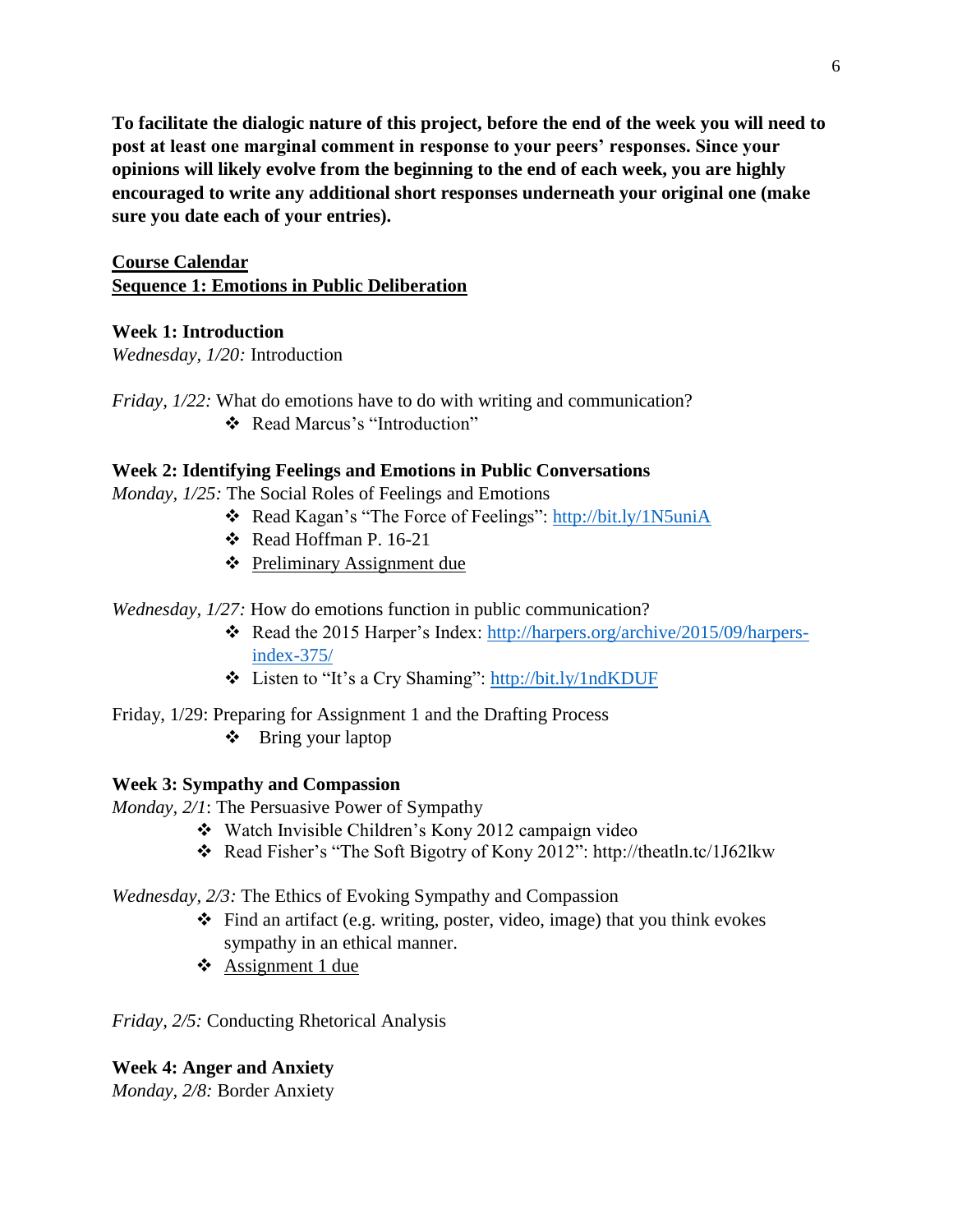- ❖ Skim Brader et. al's "What Triggers Public Opposition to Immigration?"
- ❖ Skim Huntington's "The Hispanic Challenge"

*Wednesday, 2/10:* Where Anger and Anxiety Intersects

- ❖ Read student samples
- ❖ Bring in two artifacts for Assignment 2
- *Friday: 2/12:* Peer Writing Workshop
	- ❖ Bring two copies of your Assignment 2 draft

### **Week 5: Anger and Bitterness**

- *Monday, 2/15:* The Revision Process
	- ❖ Bring your laptop and Assignment 2 draft

### *Wednesday, 2/17:* Bitterness from Marginalized Populations

- ❖ Read Kincaid's *A Small Place*: 1-19
- ❖ Assignment 2 due

*Friday, 2/19:* How is Anger and Bitterness Productive or Unproductive?

❖ Read Flores's "Stay in Your Lane":<http://bit.ly/1MznrsT>

#### **Sequence 2: Personal Emotions in Public Lives**

### **Week 6: Fear and Panic**

*Monday, 2/22:* Fear and Panic in Public Health

- ❖ Read Specter's "The Fear Equation":<http://nyr.kr/ZA3nRZ>
- ❖ Read Kotz's "Why Americans Have Irrational Ebola Fear": <http://bit.ly/1DMGgHo>

### *Wednesday, 2/24:* How Public Fear Circulates

- ❖ Bring your laptop for an in-class practice session on tracing public conversations online and gathering primary data
- ❖ Sequence 1 Portfolio due

### *Friday: 2/26:* Digital Ethnography Introduction

- ❖ Read Švelch and Václav Štetk's "The Coup that Flopped": http://bit.ly/1ZLAA5d
- ❖ Prepare a short statement explaining the discursive landscape you'd like to trace in Assignment 3
- ❖ Bring your laptop

### **Week 7: Writing and Research**

*Monday, 2/29:* Integrating and Synthesizing Research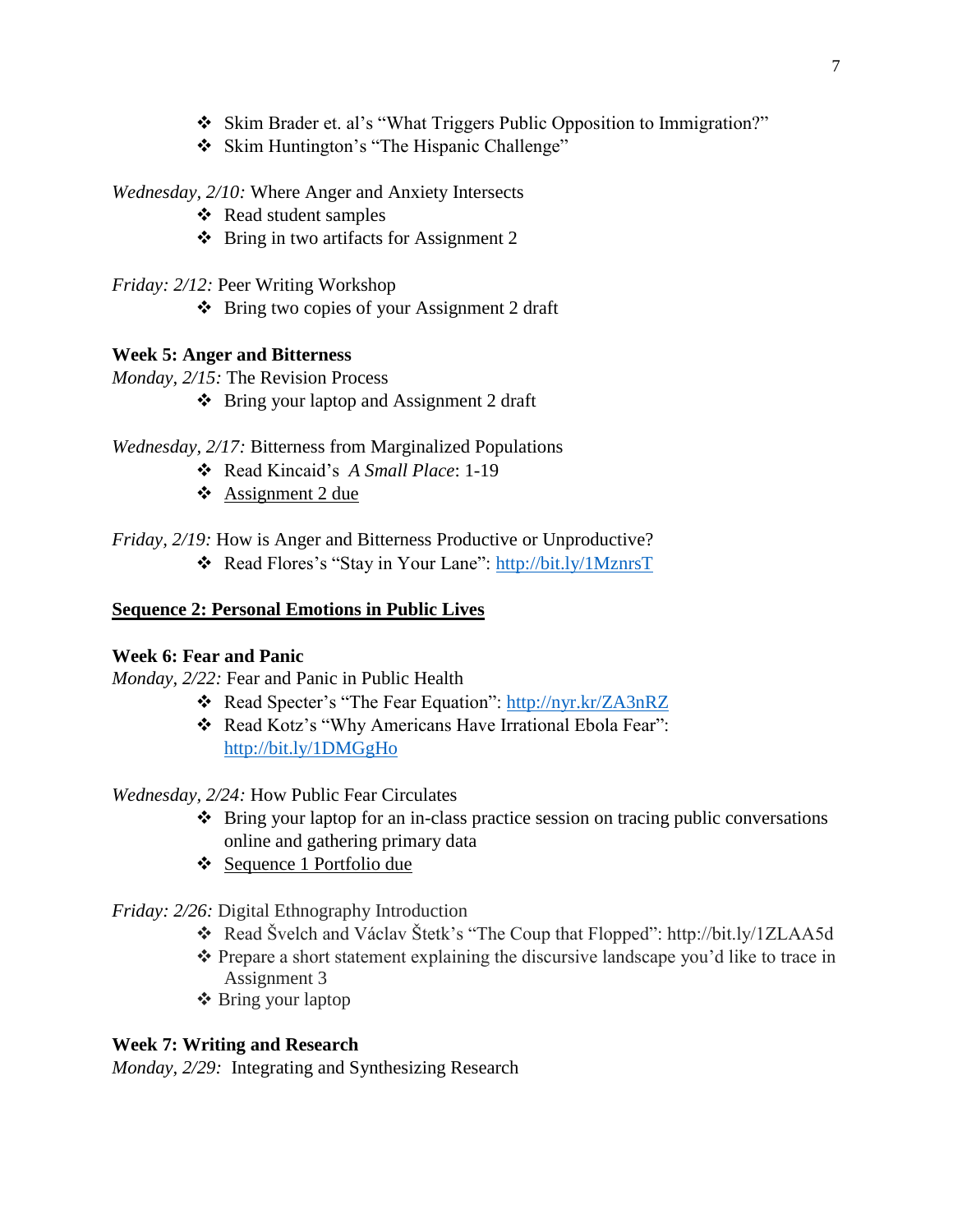- ❖ Bring in at least three secondary sources (two must be scholarly) you have gathered thus far for Assignment 3
- *Wednesday, 3/2:* Analysis and Writing
	- ❖ Bring a draft (min. two pages) of your primary data analysis
- *Friday, 3/4:* Research and Writing Check-in—Thesis and Organization ❖ Bring any drafts, data, and outlines you have for Assignment 3

### **Week 8: The Emotional and Political Power of Personal Narratives**

- *Monday, 3/7:* Peer Workshop
	- ❖ Bring in two full drafts of Assignment 3
- *Wednesday, 3/9:* Personal Narratives and Positionality
	- ❖ Listen to Radio Lab's "Yellow Rain":<http://bit.ly/1UH8zLs>
	- ❖ Read Yang's response: http://bit.ly/1y7Ya3t
- *Friday, 3/11:* How Personal Experience Intersects with Public Policy-making
	- ❖ Read Vargas's "My Life as an Undocumented Immigrant": <http://nyti.ms/19G6kVU>
	- ❖ Assignment 3 due

# **Week 9: Personal Emotions and Differences**

*Monday, 3/14:* Free-writes and Drafting Assignment 4

- ❖ Bring in an outline/abstract of Assignment 4 and your laptop
- *Wednesday, 3/16* Dealing with Differences
	- ❖ Read Blanda's "The 'Other Side' is not Dumb": http://bit.ly/1ndMOaR
- *Friday, 3/18:* Invitational Rhetoric and Hands-on Workshop
	- ❖ Read excerpts from Foss and Griffin's "Beyond Persuasion"

# **Week 11: Cultivating Self-Reflexivity**

- *Monday, 3/28:* Free-write and Reflections
	- ❖ Read Abdul's "I Went to a Trump Rally in my Hijab": http://bit.ly/22ZUPAz
	- $\div$  Assignment 4 due

# *Wednesday, 3/30:* Pair Conversations Round 1

- ❖ Prepare an oral statement based on Assignment 4
- *Friday, 4/1:* In-class Drafting
	- ❖ Bring your laptop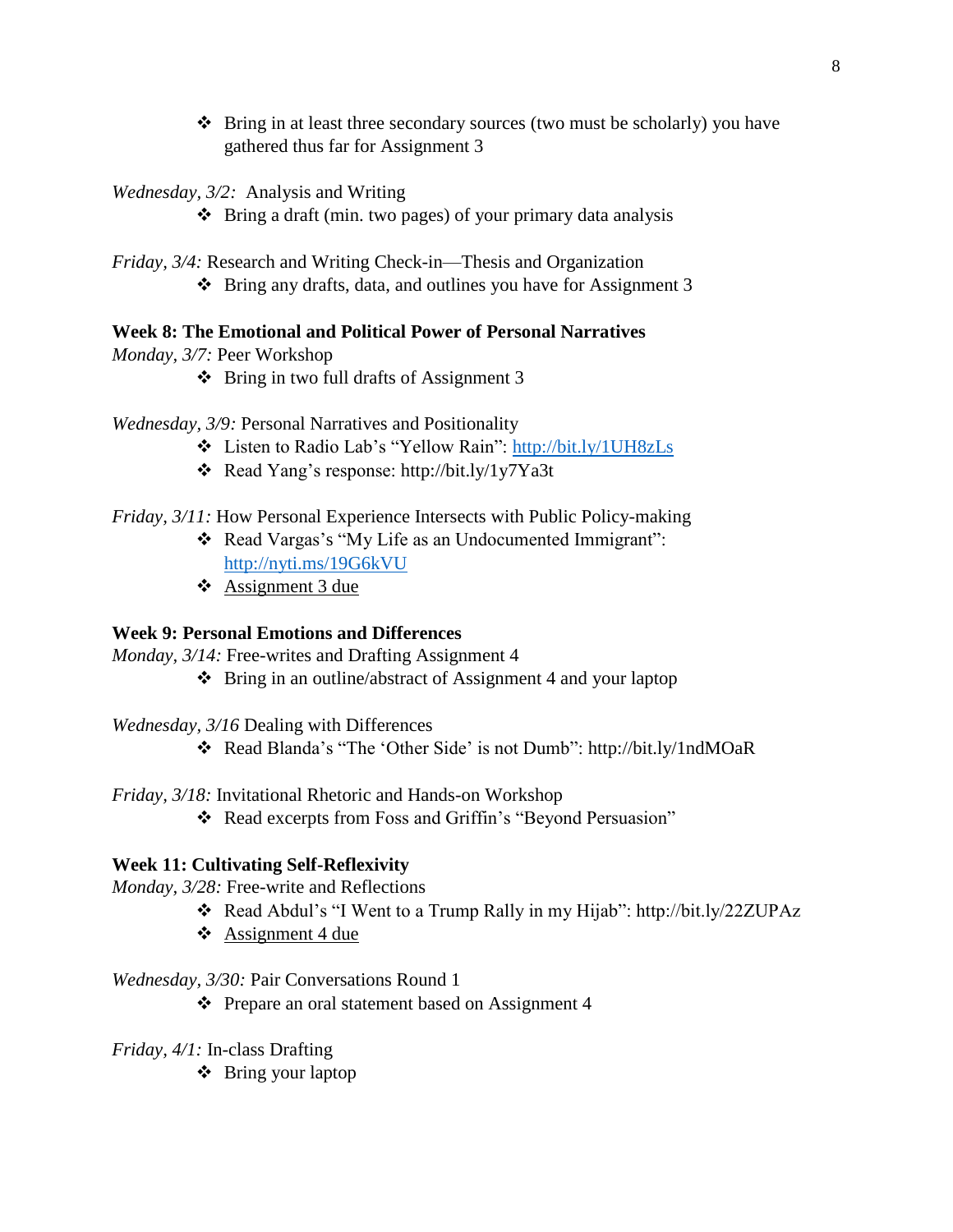#### **Week 11: Translating Feelings into Actions**

*Monday, 4/4:* Pair Conversations Round 2

- ❖ Bring in a full draft of Assignment 5 to be shared with your partner
- ❖ Read assignment prompt for final project

*Wednesday, 4/6:* Design Lab

*Friday, 4/8:* Software Training for Students (STS)

#### **Sequence 3: Bridging the Public-Private Divide**

#### **Week 12: Writing with Public Stakes**

*Monday, 4/11:* Brainstorming Session ❖ Read Design Lab's "Smart Media" page: http://tinyurl.com/hjaksxn

*Wednesday, 4/13:* Student Samples

❖ University of South Florida: http://bit.ly/1RiLNKX

*Friday, 4/15:* Student Samples

❖ University of Kentucky: http://bit.ly/1Zh6rdO

#### **Week 13: Making Emotions and Feelings Productive for Public Deliberation** *Monday, 4/18:* In-class work day

*Wednesday, 4/20:* Proposal Workshop

*Friday, 4/22:* Roundtable Sharing ❖ Proposal due

#### **Week 14: Workshop and Presentation**

*Monday, 4/25:* Delivering Effective Presentations

*Wednesday, 4/27:* Individual Meetings

*Friday, 4/29:* Presentations

#### **Week 15: Presentations and Wrap-up**

*Monday, 5/2:* Presentations

*Wednesday, 5/4:* Presentations

*Friday, 5/6*: Course evaluations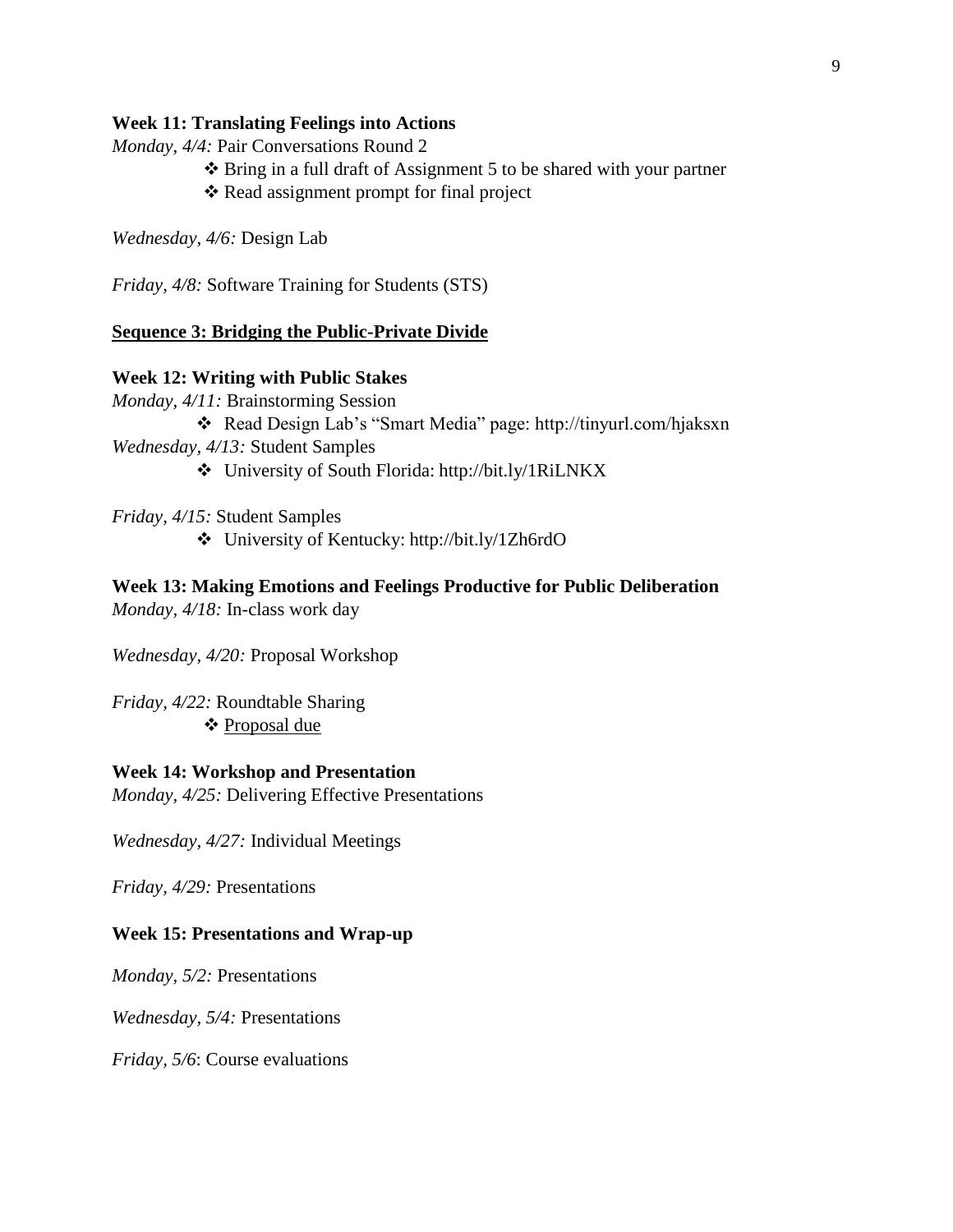# **Assignments**

### **Sequence 1**

Preliminary. What is your relationship with writing and writing classes? Reflect on your language backgrounds—how do you use language and writing in your family, your everyday life, and when you were growing up? How do those experiences influence the way you feel about writing in a college classroom setting now? The goal of this assignment is not only for you to become more aware of how your experiences and backgrounds influence the way you use language, but also for me to have a better understanding of your position and feelings as a writer both in and out of my class. You may be as candid and reserved as you want with the information you share here.

### (~3 pages; Due 1/25)

1. Write an exposition on a key term/concept we have discussed in this unit. Define the term/concept, and trace the conversations around it based on the readings and discussions we have done so far. Discuss the importance of the concept. **To whom** and **in what context** is it significant, and **why**? **Who** mobilizes this term? **What** can they accomplish using this concept?

You may also want to consider the following questions when structuring your paper:

- How do people deploy/use this term/concept?
- Do people always use the same term to refer to the same thing? If not, what are the different meanings and definitions you see at play?
- What questions do people ask using this term? What kinds of concerns do they have?
- What are at stake in those questions and concerns?

While additional research is not mandatory, you are more than welcome to use and cite outside sources.

This will serve as a foundation to contextualize and situate your long assignment, where you will use what you write here to make and support you own argument.

### (~2-3 pages; Due 2/3)

2. Pick a public discussion of your interest; the conversation doesn't necessarily have to be a big, controversial one to warrant your attention! Select two artifacts from the conversation as your objects of analysis—when analyzed side by side, the artifacts should allow you to investigate deeper questions or illustrate something interesting regarding emotions and public communications. These artifacts may be essays, videos, websites, or posters. Analyze the respective roles emotions play in these texts in relation to their genres, medium, and rhetorical situations—purpose, context, audience, and stakes—and their respective effects on the reader. The intention behind this assignment is for you to explore how emotions function in public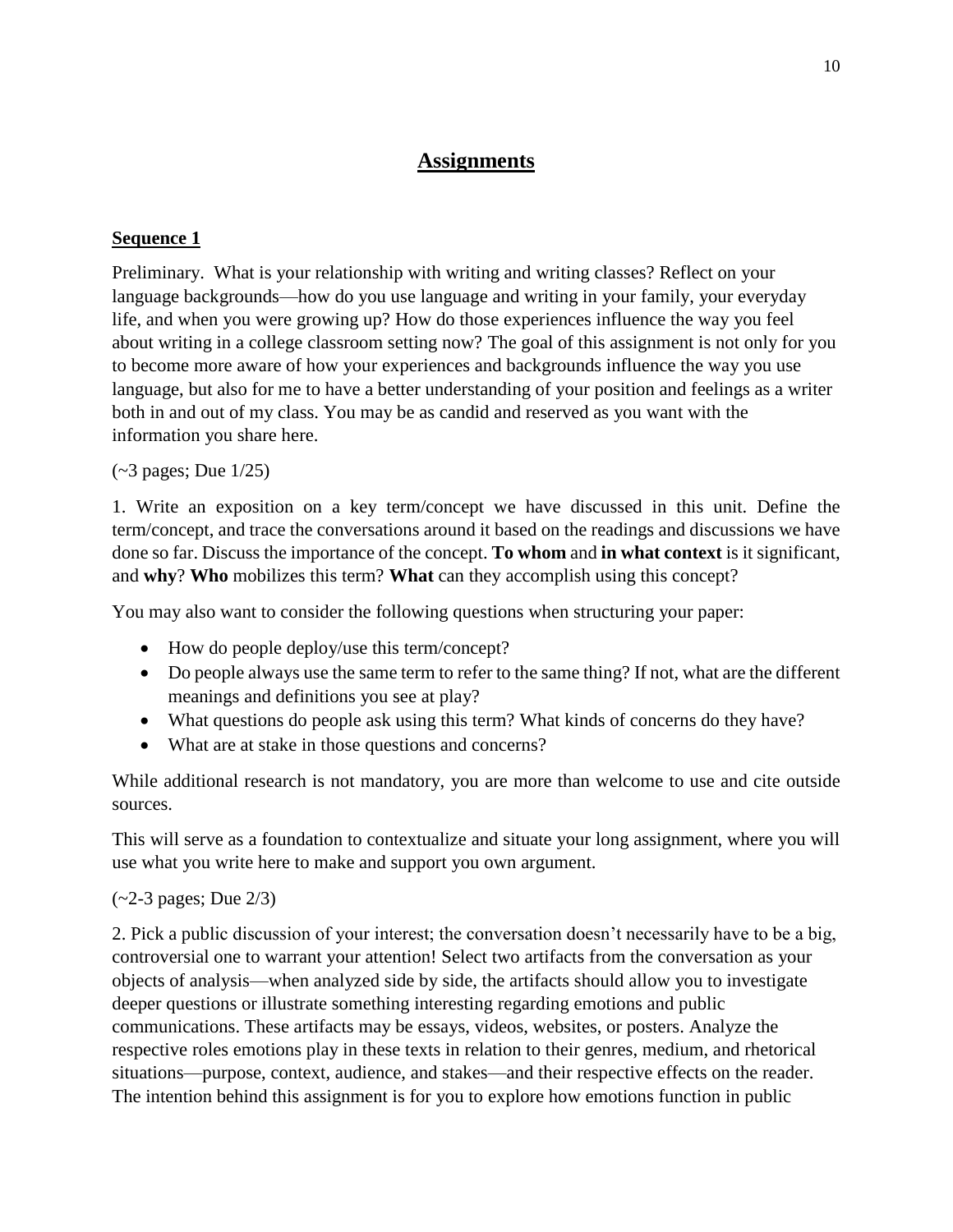writing, rather than asking you to form concrete opinions about the role of emotions—or even, whether emotions have a role at all—in these kinds of deliberation. You are encouraged to use course materials and discussions to supplement your analysis and comparison.

Consider the following questions as you analyze the artifacts; however, you are not required to answer all of them, nor are you expected to organize your essay accordingly:

- Why do you choose to compare these two artifacts? What do we learn by analyzing them side by side each other? The answer to these two questions will likely form your thesis statement.

- What similarities and differences are there between the two artifacts? How would you account for them, and what are their respective rhetorical effectiveness? Recall our discussion on the Kony 2012 and Save the Children campaign videos: while the two both evoke the innocence of children, the way they attempt to persuade the audience is very different.

- What kind of emotions are evoked or conveyed in these pieces? In the piece where emotions are less explicitly mobilized, do you nevertheless seem them playing a role in the author's argument and ways of communication?

- As a reader, how do the two texts make you feel respectively? What effects do they likely have on their intended audience?

- How do the respective rhetorical situations and medium of the two artifacts influence the way emotions function? Think critically of the way emotions are likely to be perceived in each particular context.

- Be curious and investigative here: what further questions does this comparative case study raise about the way feelings/emotion function in public deliberation?

(~5-6 pages; First Draft Due 2/12; Final Draft Due 2/17)

\*\*Portfolio 1 due 2/24\*\*

# **Sequence 2**

3. In the previous sequence, you have conducted a small-scale comparative study on a public conversation of your interest. Building upon that, this assignment asks you to expand your scope and analyze the larger "discursive landscape" of the conversation (think Storify). Before you write, first spend time surveying the conversation and gathering enough primary and secondary data to answer the following questions:

- Who are the key participants and stakeholders of the conversation? (Be observant: the two do not always overlap!) What personal and public significance does this topic serve to them, and how do you know that?

- Are there any key moments or events that shape the conversation or trigger alternative responses and modes of participation?

- The conversation may be occurring on multiple platforms (e.g. printed materials, Twitter, Tumblr, online forums, comment sections, etc.). Based on your observation, what are the most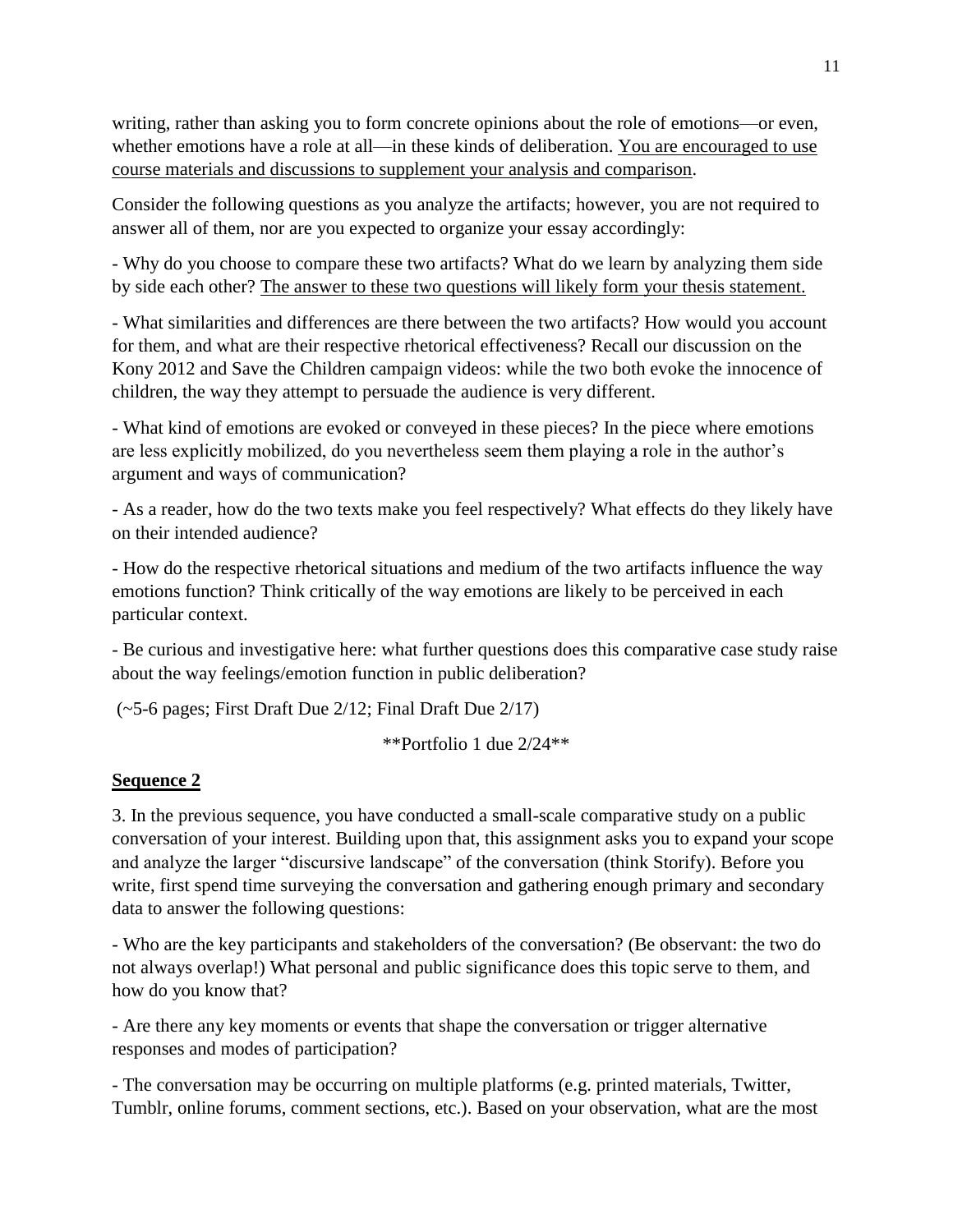prominent and least popular ones? What hypothesis do you have on why certain platforms are more utilized than others?

- What kinds of claims are being made? By whom? And in what genres and forms?

You are encouraged to use one of the questions you raised in the previous assignment to guide your analysis. In it, consider the followings:

- What role(s) do emotions and feelings play in this conversation? In the case where no feelings are explicitly evoked or provoked, why do you think this is so? What rhetorical effects does that serve?

- As an observer, what is the most striking/interesting aspect of this conversation to you? If you are a participant-observer, discuss using your insider knowledge as well. What are aspects of the conversation—particularly its emotional effects—that are not commonly known to outsiders?

- How does the discursive landscape you analyze here complicate, challenge, or cohere with our readings and discussions in class?

### **For this assignment, you are required to cite at least three scholarly sources based on secondary research**.

(~5-6 pages; First Draft Due 3/7; Final Draft Due 3/11)

4. Write a personal narrative on your communicative practice regarding a public issue (or a few interrelated ones) that you care and feel deeply about. The goal of this assignment is for you to critically evaluate the ways your feelings, cultural background, social position, values and personal and familial histories and experiences influence how you participate—or not—in public conversations. Consider the following questions:

What do you see as the personal and public significance of this issue? What role does it play in your relations with others? What experiences do you have discussing this issue with a) people who share your views and passion; b) people who disagree with you; and c) those who are either unaware or apathetic?

If you have chosen to not actively participate in interactions/conversations on that topic, why not?

Critically analyze the kinds of emotions that are triggered in you in these scenarios, and whether/how these feelings influence the way you communicate and relate to others. You are encouraged to reflect on the experience you had during the Invitational Rhetoric Hands-on Workshop.

Your narrative must include the following elements:

- **Concrete illustrations/ descriptions of your big-picture statements.** (e.g. If you write that you generally avoid participating in conversations where you know your interlocutors would disagree with your view vehemently, you would need to describe a specific time when this has happened.)